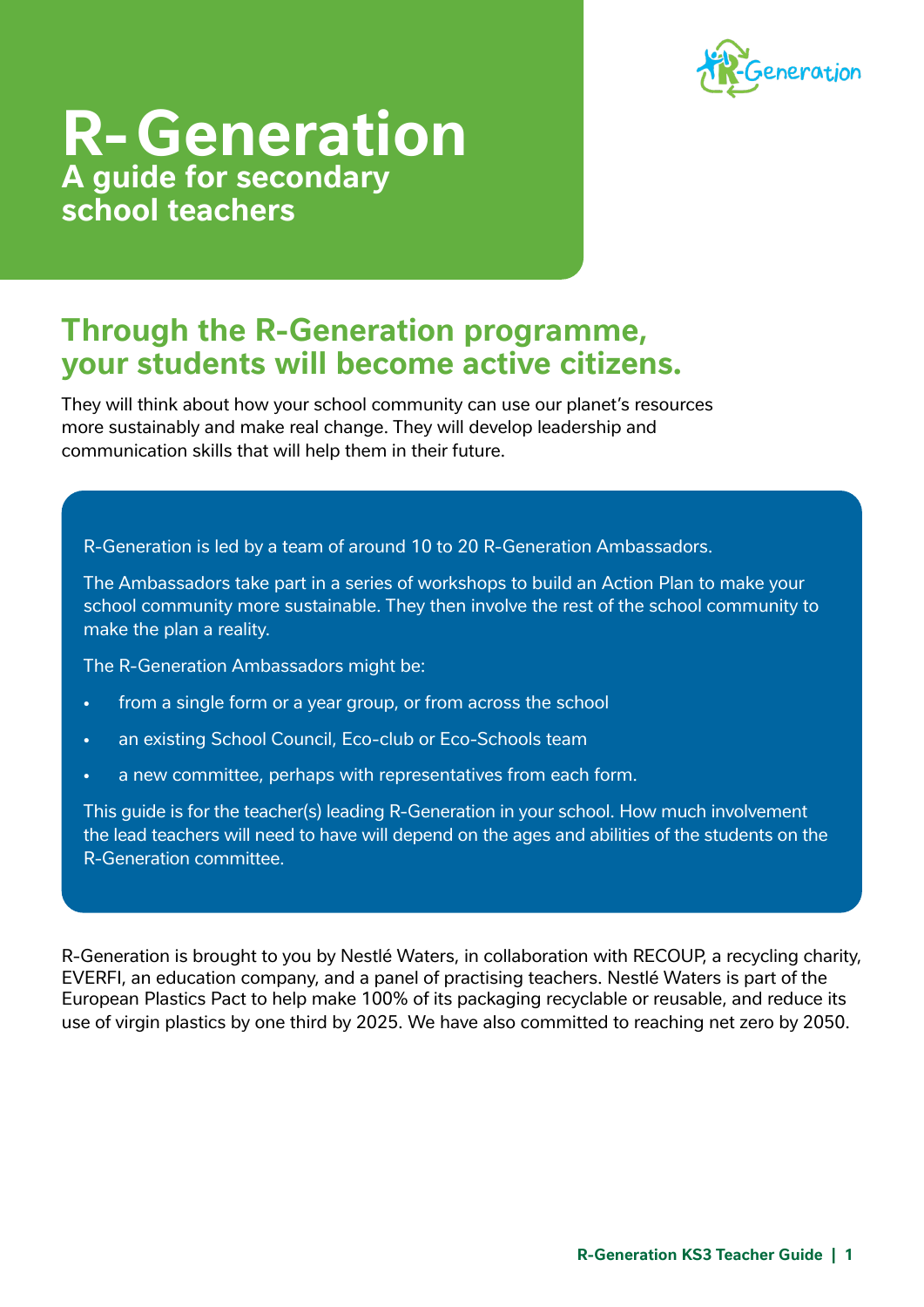

## **Benefits of taking part**

#### • **Deeper understanding**

Even if you've already taken steps to reduce your waste and recycle more, R-Generation will help your students to develop their understanding of our use of natural resources, the resulting impacts on the environment and the importance of recycling.

#### • **Curriculum links**

The programme supports curriculum learning in Citizenship and PSHE. There are also links to Science and Geography.

#### • **Active citizenship**

The programme also contributes to meeting Ofsted requirements on personal development, preparing learners for life in modern Britain by equipping them to be responsible, respectful, active citizens who contribute positively to society.

#### • **Skill development**

R-Generation Ambassadors set and work towards a range of Action Plan goals. This helps them to develop valuable skills including teamwork, organisation, creativity, problem-solving and communication; and personal qualities including resilience, initiative and determination. Students will be able to use and analyse a range of survey templates, developing their numeracy, data handling and presentation skills.

#### • **Reduced waste**

Your school will use fewer materials, find ways to reuse where possible, increase your recycling rate and reduce your waste - which will reduce your school's climate impact and that of students' families.

## **Choosing your R-Generation Ambassadors**

R-Generation can involve all students in your school, but it works best when led by a smaller group of R-Generation Ambassadors.

The right number will depend on the size of your school, the scope of your Action Plan and the delivery model you prefer. You may choose to work with:

- a single form or a year group
- a new committee, with representatives from each form (10-20 can be a good number)
- an existing School Council, Eco-club or Eco-Schools team.

You may appoint the Ambassadors members, or invite applications. You could manage the application process yourself, or ask a smaller group of older students to do so.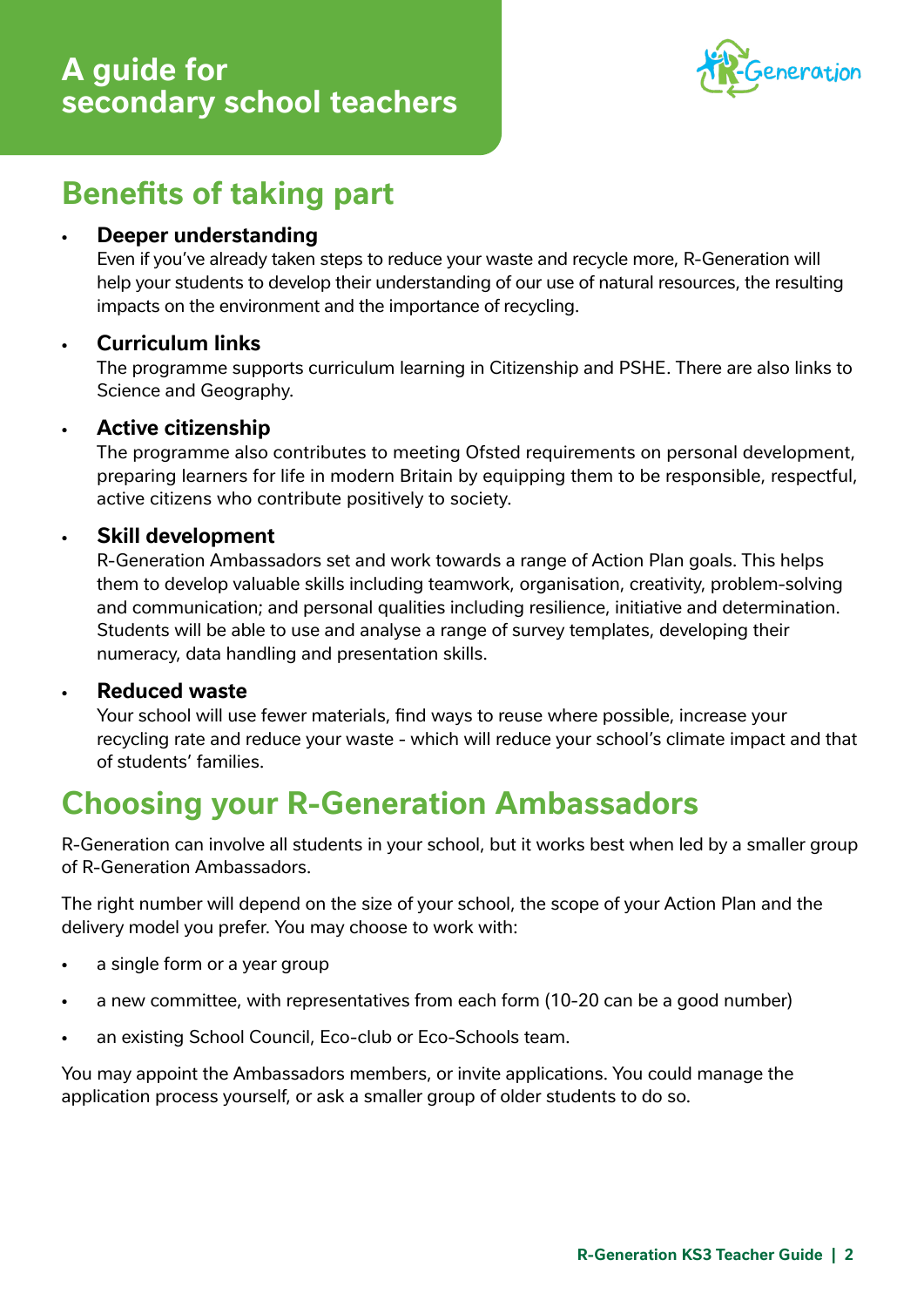

#### **Tips on starting a new committee**

- Define your expectations, the timescale of the programme, and the commitment required
- Outline what Ambassadors will do: attend the four workshops, develop the Action Plan, work in groups to deliver one or more elements, and work as a team to inspire and lead the school
- Explain how to volunteer: this could be via form teachers, a dedicated email address, or a sign-up box, for example
- If you get lots of volunteers, agree how you'll involve everyone.

## **Involving the Senior Leadership Team**

R-Generation is more likely to succeed in making change if you can gain the support of your Senior Leadership Team (SLT). Make sure they are aware that your school is participating in the programme at the outset.

Some of the ideas in your Action Plan may need approval or support from your school's SLT. The lead adult should check in on the students Action Plan as it develops, and highlight wherever they may need to consult the SLT.

Students might work with your SLT to:

- scope out realistic opportunities for your Action Plan
- include R-Generation in your school development plan or eco-schools calendar of activities
- help to involve all staff, including those who may be sceptical or have 'eco fatigue'
- include your office staff, who can look at the impacts of their purchasing decisions on material use, recycling and waste
- include your catering team or contractors, and help to find positive ways to work together within any contractual constraints.

## **R-Generation launch**

The Briefing presentation introduces the R-Generation to the whole school community. It showcases some inspiring young people who are already using their initiative and leading by example, and invites students to do the same through the R-Generation programme. It is best delivered as an assembly (or series of assemblies, in larger schools).

If you have already got your R-Generation Ambassadors in place, they could help you deliver the assembly, or deliver it themselves.

If you do not already have your Ambassadors, you could use the assembly to introduce the programme, and invite volunteers.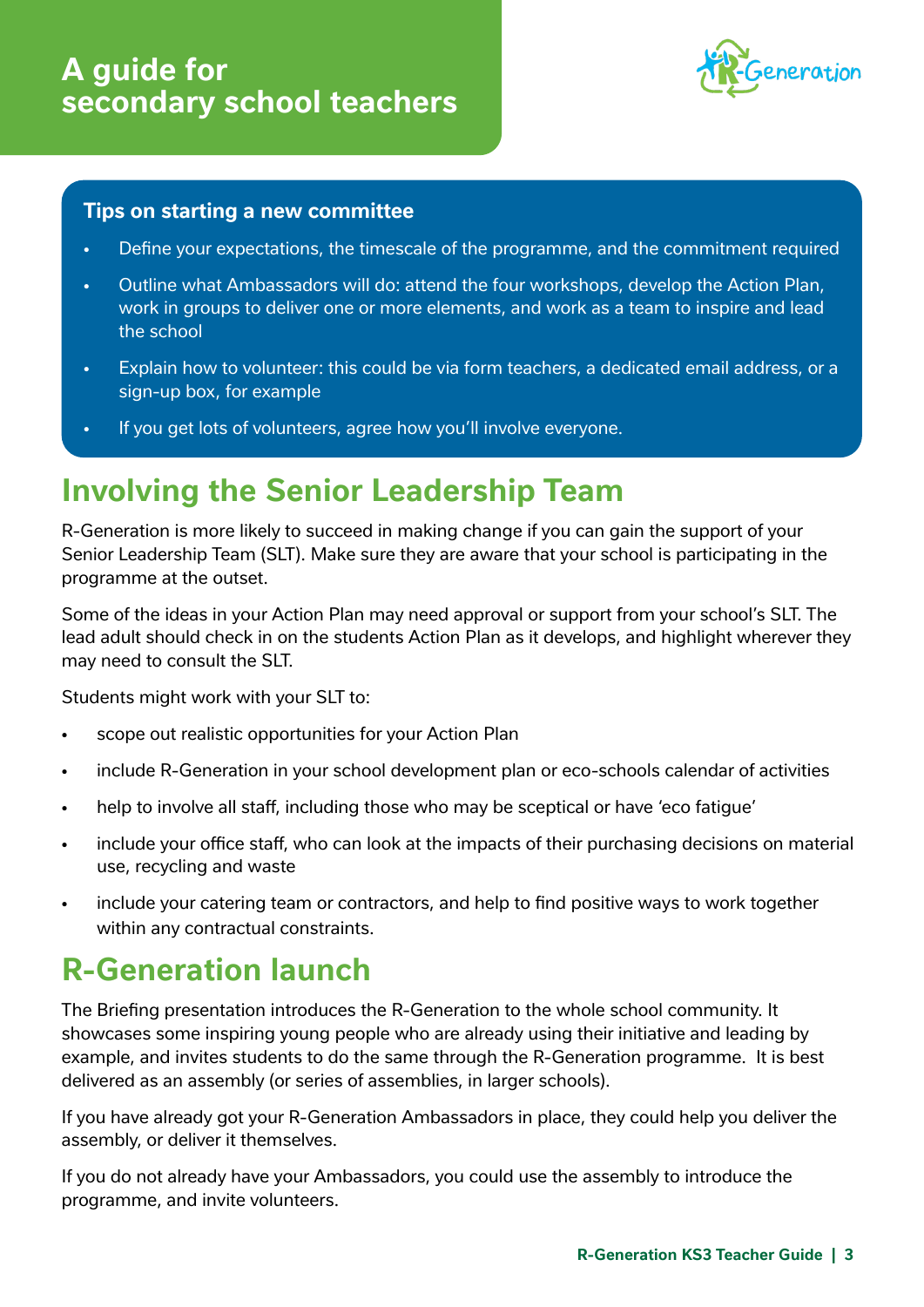

# **Workshops and ongoing support**

You may lead the four workshops that guide students through making their R-Generation plan, or you may ask students to run the sessions themselves.

Students may meet between workshops to check progress or to work on Action Plan items informally.

You may provide drop-in opportunities for help, (e.g. to deliver Action Plan activities).

# **Curriculum links - England**

### **Citizenship, KS3**

- the rights and responsibilities of citizens
- the roles played by public institutions and voluntary groups in society, and the ways in which citizens work together to improve their communities, including opportunities to participate in school-based activities

### **PSHE Association Programme of Study, KS3**

- **R14.** the qualities and behaviours they should expect and exhibit in a wide variety of positive relationships (including in school and wider society, family and friendships, including online)
- **R15.** to further develop and rehearse the skills of team working
- **R16.** to further develop the skills of active listening, clear communication, negotiation and compromise
- **L4.** the skills and attributes that employers value
- **L9.** the benefits of setting ambitious goals and being open to opportunities in all aspects of life
- **L23.** to recognise the importance of seeking a variety of perspectives on issues and ways of assessing the evidence which supports those views
- **L26.** that on any issue there will be a range of viewpoints

### **Science, KS3**

- **Chemistry** 
	- Earth as a source of limited resources and the efficacy of recycling
	- Human activity and its impact on climate

### **Geography, KS3**

• Human geography - the use of natural resources